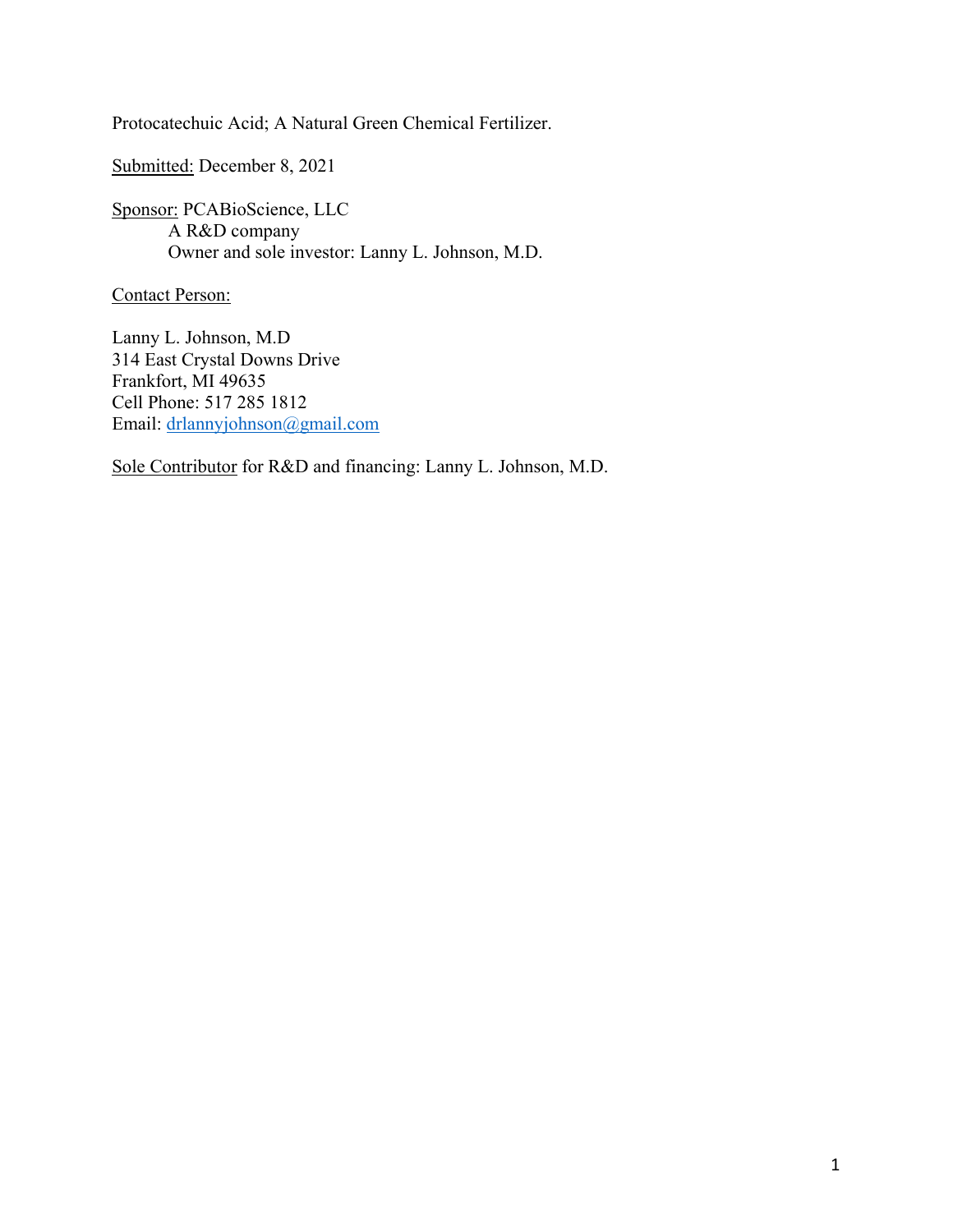**Title:** Protocatechuic Acid; A Natural Green Chemical Fertilizer.

Eligibility criteria is met for the **Small business Award.** 

**Focus Area 3: Design of greener chemicals**. Protocatechuic acid (PCA) is a green chemical reagent, presently categorized as biocide by EPA. PCA is found in small amounts everywhere in nature; soil, water ways, all plants, fruit and vegetables. PCA is common to the human diet. The bacteria in the human bowel manufacture a small amount daily.

**Fertilizer Environmental Problems are Well Known:** Many fertilizers have accompanying toxicity. The most common yet most hazardous fertilizer is anhydrous ammonia. Nitrogen and phosphorus runoff from agricultural fields are some of the largest sources of pollution to coastal "dead zones" across the United States.

Nitrogen fertilizers containing nitrates can contaminate groundwater because nitrates are highly soluble in water. At high levels, nitrates can poison humans, particularly children. Lower levels of nitrates can also be deadly to amphibians.

Plants absorb the fertilizers through the soil, and thereby enter the food chain. In addition, fertilization may lead to water, soil and air pollution. The amount of nitrate may increase in drinking water and rivers as a result of high levels of nitrogen fertilizer use.

Today there is an urgent need to find new ways to satisfy the current and growing food demand and maintain crop protection and food safety. One of the most promising ways is to replace chemical fertilizers with biofertilizers. That is exactly what PCA would do.

**Most recent Milestones** are the critical discoveries resulting in a US patents application using protocatechuic acid (PCA) as a natural fertilizer. The work is original and novel as evidenced by the US patent application.

Application No. 16/890,911 title: FERTILIZER COMPOSITIONS AND PLANTS CONTAINING PROTOCATECHUIC ACID, AND USES THEREOF. 2021

It is known that phenolic acids in plants enhance resistance to disease and predators while protecting plants against herbivores and plant-associated microorganisms. The science supporting this and an US patent application demonstrated that PCA, a phenolic acid used as a fertilizer at time of planting increased the phenolic acid of PCA in the grown lettuce plant 6 and 7 times (not 6 or 7%).

**The US Component:** The inventor is an US citizen. All the research was performed at independent contract laboratories in USA. The assembly of the commercial fertilizer is in all independent contact USA GMP facilities.

## **Abstract:**

PCA is a small molecule, a phenolic acid, and a biocide by EPA designation. This Green Chemistry application proposes using PCA as a fertilizer for plants, fruits and vegetables. This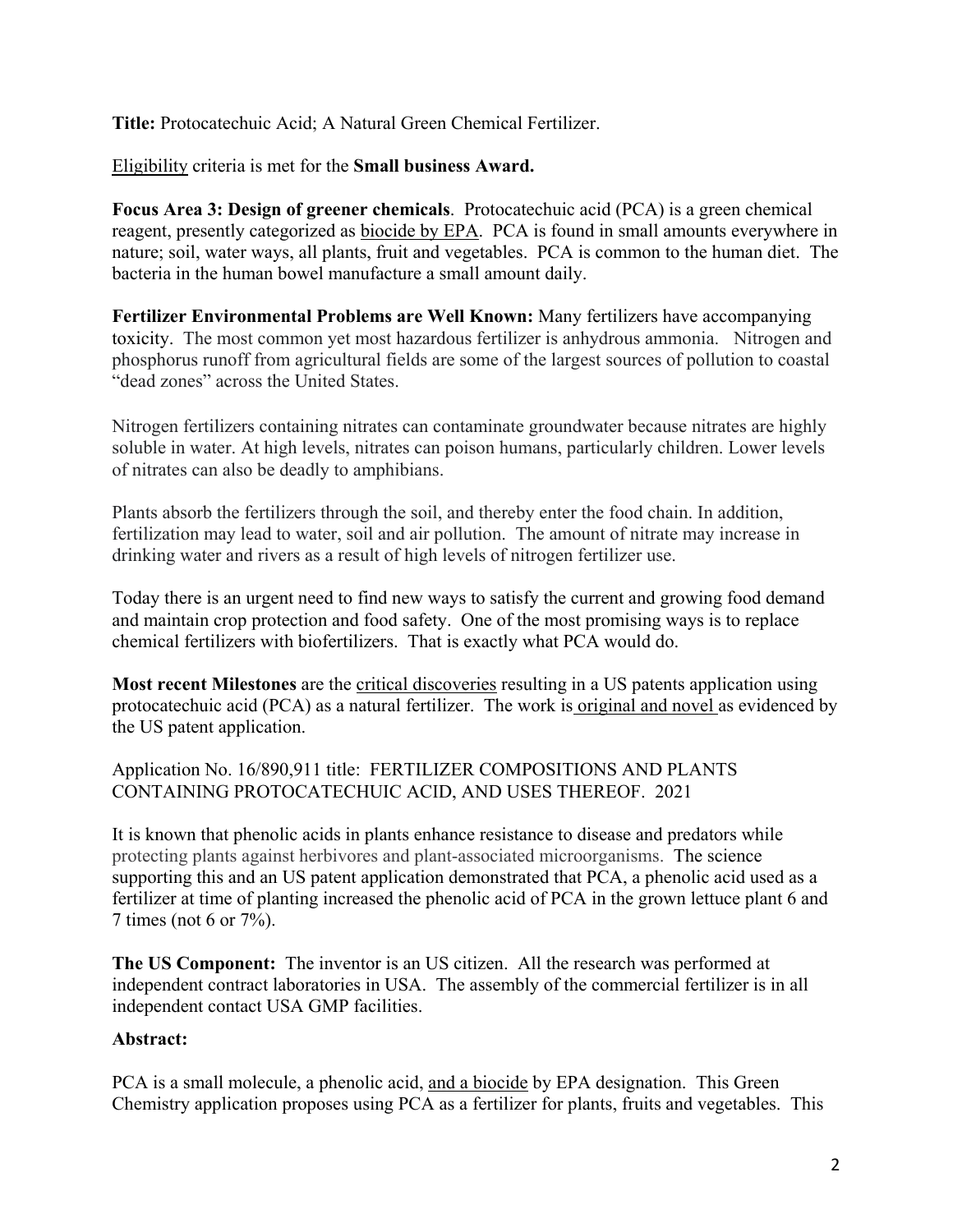use of PCA is intended to replace any and all fertilizers that have known toxicity; i.e. anhydrous ammonia, and those with nitrogen and phosphorous. PCA is safe by every measure. PCA is a natural chemical found throughout the environment; soil, plants, trees, rivers and lakes, fruits and vegetables. It is common to the human diet. It has been designated at Generally Recognized As Safe (G.R.A.S.) by FDA as a food flavoring. PCA is non-toxic, non-allergenic and nonmutagenic.

The implementation is eminent, awaiting EPA approval. The raw material is available in 1000 kilogram quantities accompanied by a Certificate of Analysis. There are multiple government certified manufacturing facilities in USA. Distribution channels are in place. There is a known ready market waiting for purchase.

The quantitative benefit to the environment is the replacement or minimizing of existing fertilizers. The amount spared by the use of this alternative natural reagent is large, but not easily calculated. A PCA substitute would eliminate the use of toxins; i.e. anhydrous ammonia, and those with nitrogen and phosphorous.

The experimental evidence supporting the US patent application assessed the natural amount of PCA in the control soil which was minimal as naturally utilized by soil bacteria. The experimental method added PCA to the lettuce seeds in three ways: i.e. by preliminary soaking, raw crystals sparsely sprinkled in the planting bed, and 1% PCA in water spray on the seeds in the planting trough.

After maturity, the lettuce was analyzed for amount and the effect of PCA. There was 6 and 7 times more PCA in the treated lettuce compared to the controls. The experimental leaves were larger. The treated lettuce did not brown on cutting or bruising. Therefore, the treated lettuce had potential longer shelf live. The increased PCA in the plant carries an increased nutritional value as the literature documents the many health and wellness benefits of PCA. Plus, the increased phenolic acids within a plant increases the potential to resist predators and contamination during growth.

The PCA fertilizer leaves the soil and goes to animal and human consumption of the plant. The amounts of PCA discharged into the environment would be miniscule, not concentrated, widely distributed and add little PCA to the already abundant PCA in nature. PCA being native to the environment will not add any foreign pollution. There will no need to mitigate as required with the present toxins of nitrogen and phosphorous.

PCA's potential toxicity to the waste water has been cited, as by Das, et al. This is not likely. The amounts (5-25mM) in vitro supporting their contention, ironically is the same amount shown as beneficial in vivo mammalian studies. PCA at 25 mM in water on an infected mammalian wound resulted in accelerated healing. The use of PCA will not produce any fumes, carbon dioxide nor require any extra use of energy.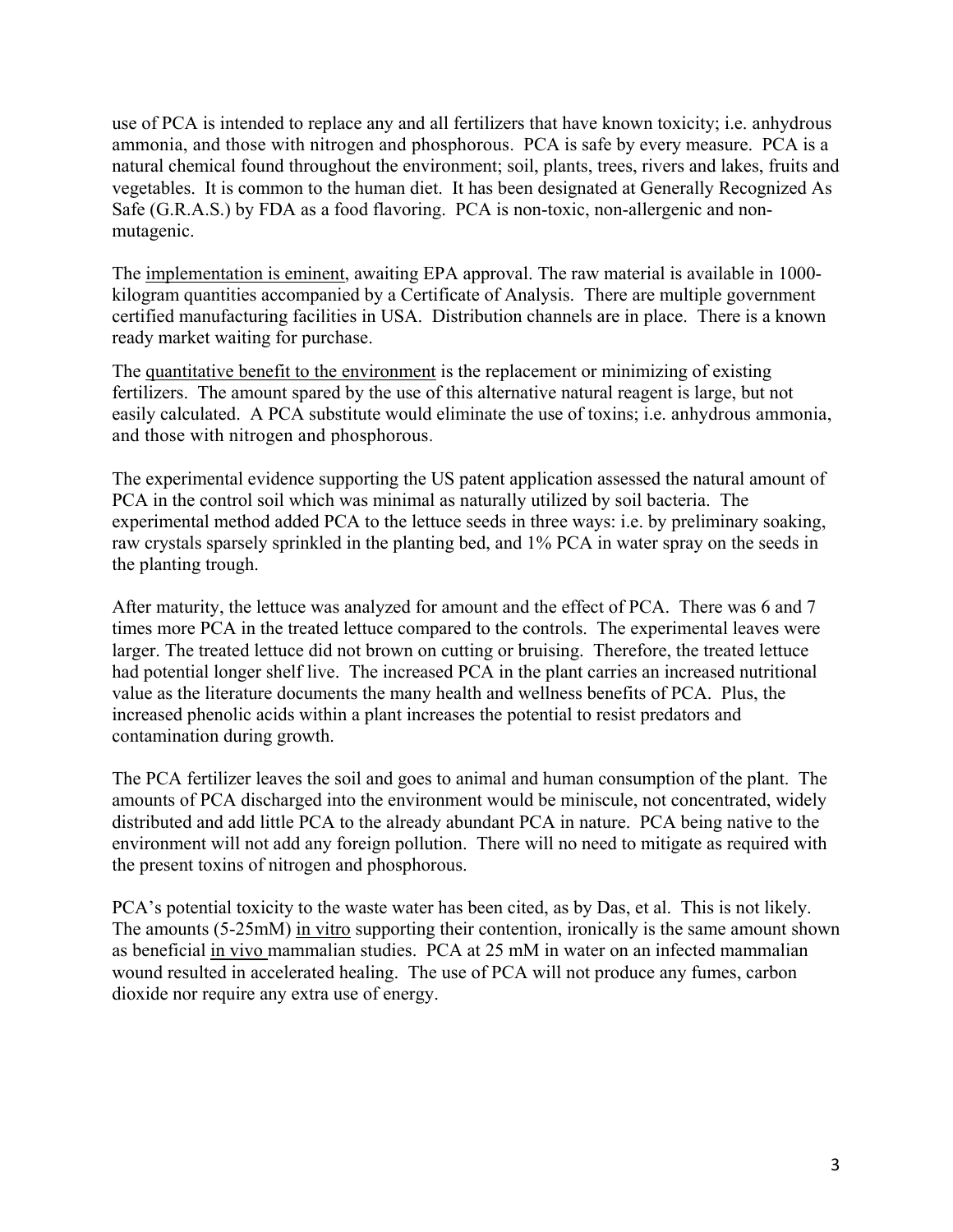## **Scope of the program**

The use of protocatechuic acid (PCA) as a fertilizer should be a safe and effective utilization not otherwise present with existing fertilizers with toxic properties.

Dose Explanation: The dosage terminology requires some clarification. PCA in aqueous delivery vehicle of 0.25-1% may be considered the delivery dose. This would be when preliminary coating of seeds and or the spray application to the seeds in the soil. Either way upon evaporation of the water the raw crystals remain. This is same result as when the raw crystals are applied to the seeds in the planting trough. Either way the resultant dose is 100% raw crystals in small amounts delivered sparsely to the soil.

Fate of the This Fertilizer: The natural amount of PCA in the soil is miniscule as it is naturally metabolized by the soil's bacteria. The additional amount of PCA as a fertilizer is miniscule. The 1% PCA spray in water would be localized to the seeds themselves and the seeds in the planting trough. The entire field would not be sprayed with this reagent and method. The amount may be estimated as follows.  $1\%$  PCA in 1 liter is 10 grams. (1 gallon = 3.7 liters) A gallon of water would have 37 grams. A gallon of 1% PCA delivered as prescribed may cover an acre of field in the trough or on the seeds. The PCA leaves the field as it moves into the plant which will be widely distributed.

Distribution: The PCA fertilizer leaves the soil, and enters the plant, fruit or vegetable. Upon harvesting the PCA enhanced produce is distributed to many various and diverse markets. Subsequent sale to the consumer cause further disperses the PCA throughout the environment.

Upon ingestion of a PCA enhanced produce, the human pharmacokinetics and pharmacodynamics are well known. PCA is readily absorbed into the blood stream in 30 minutes. Its peak concentration is 2 hours, during which time it is further metabolized to various multiple benign chemicals common to the human body. The duration is 6 hours leaving only small amount of PCA to be eliminated in the urine or feces.

Therefore, the dispersion of the original dose of PCA fertilizer even if used in large amounts at a given geographical location would result in miniscule amounts discharged widely beyond the original or any subsequent geographical environment.

This method of fertilization with PCA eliminates introduction of hazardous substances and hazards to public health that may exist with toxic reagents presently in use; triclosan or quaternary ammoniums.

Chemical Nature: PCA is a small molecule, a benzoic acid with chemical name of 2,4 dihydroxybenzaldehyde. The CAS number is 99 50 3.

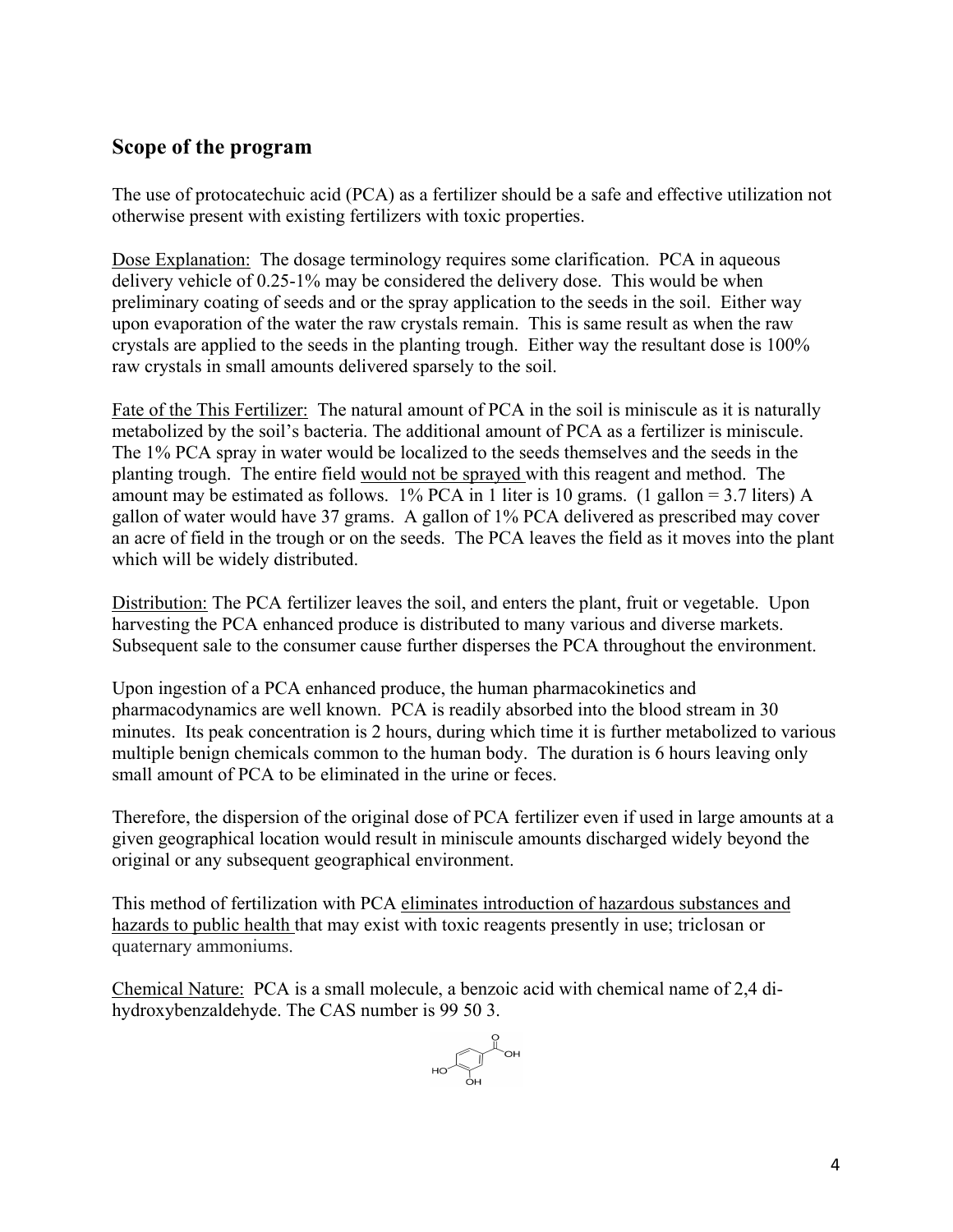PCA exists throughout nature and the addition of miniscule amounts by the known amounts, distribution and biological fate will not be a pollutant, but only add small amount to the existing PCA ecological presence.

## **Realized Benefits and Drawbacks**

Benefits: The benefits are clear and many for the use of PCA as a fertilizer. The protection and enhancement of the plant due to the increased phenolic acid. The absence of any potential adverse impact upon the environment due to its geographical dispersion and subsequent degradation by human consumption of the produce.

The health benefits of PCA are well known should PCA be in produce.

PCA is a known powerful anti-oxidant which is common to health and wellness. 10X more powerful than vitamin E.

PCA is known anti-inflammatory. Inflammation is common denominator of all disease.

As show in the US patents, PCA is an anti-bacterial, biofilm destroying and anti-viral for encoated virus; i.e. SARS-CoV-2 when applied to an article of hard or cloth surface.

Drawbacks: The draw backs as fertilizer are not apparent. The chemical is non-hazardous, readily available, and cost effective, has ease of application and is biodegradable.

**Safety:** PCA has been recognized as safe for ingestion by FDA as a food flavoring additive. PCA has an existing FDA G.R.A.S. designation as Generally Recognized As Safe. [http://www.ift.org/~/media/Food%20Technology/pdf/2009/06/0609feat\\_GRAS24text.pdf](http://www.ift.org/%7E/media/Food%20Technology/pdf/2009/06/0609feat_GRAS24text.pdf)

**PCA is Common to the Human Diet:** You can and do eat it. In fact, you consume it every day in your diet. PCA is ingested daily in various amounts and foods. The following is a list and amounts of PCA in common foods.

<http://phenol-explorer.eu/contents/polyphenol/412>

The bacteria in the human bowl produce a small amount daily.

The potential inflammability is nil with the dry crystalline residue. The same with water.

Pilot Plant Exists: The reagent PCA is available from many international sources. There are many US GMP plants available for manufacture into a commercial product. The following are used at the present time; Samson Pharma, City of Commerce, CA and QYK Brands, Garden Grove, CA.

Manufacture: PCA is presently biochemically manufactured, thereby eliminating the trace metals found in previous production by extraction from plant material. Certificate of Analysis accompanies each production which is subsequently verified by independent laboratory for percentage and purity.

EPA application was initiated in Jan 2020; but is still under review.